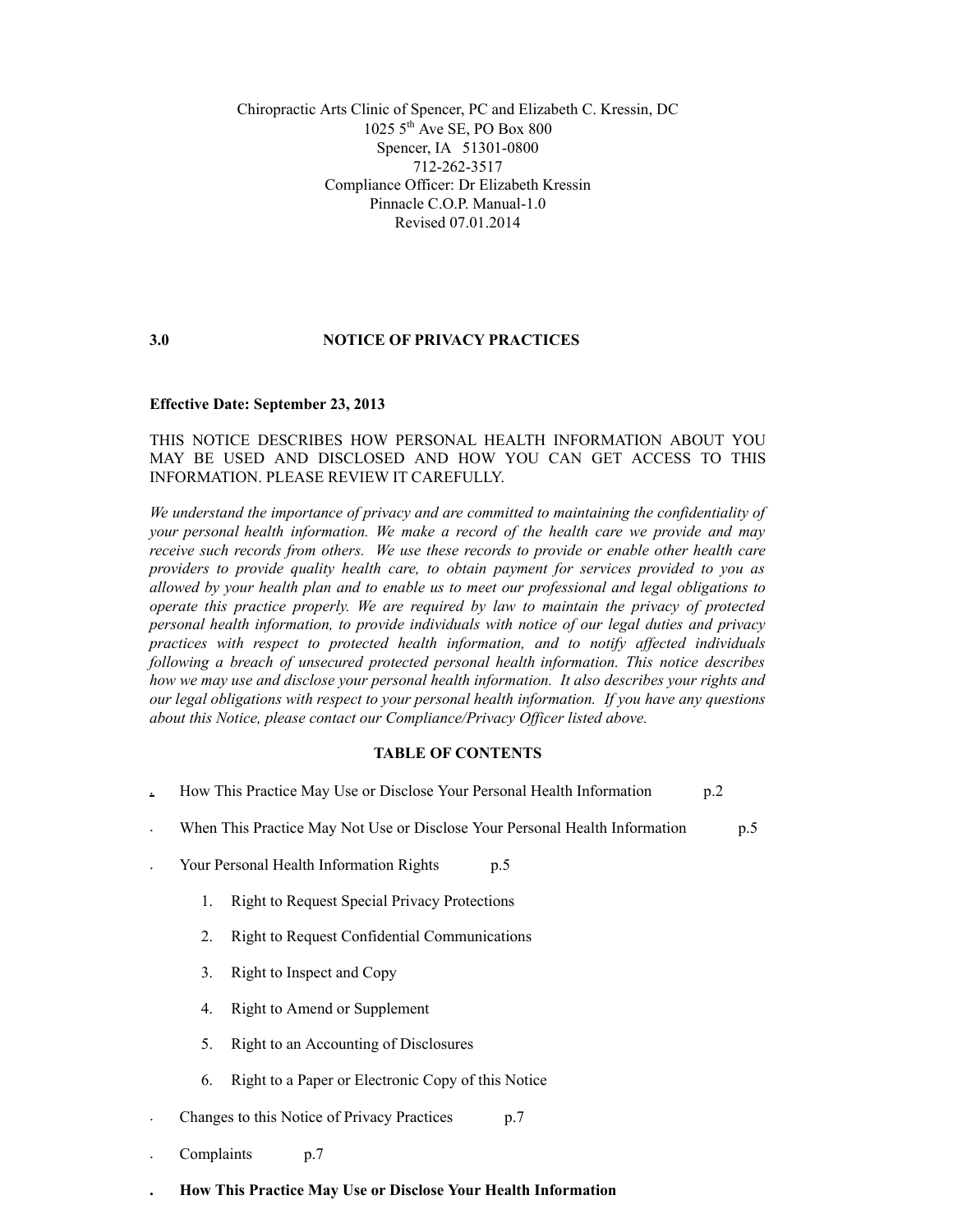Complaints p.7 .

**.**

## **How This Practice May Use or Disclose Your Health Information**

This practice collects personal health information about you and stores it in a file [and on a computer][and in an electronic health record/personal health record]. Separately or collectively this is your clinical record. The clinical record is the property of this practice, but the information in the clinical record belongs to you. The law permits us to use or disclose your personal health information for the following purposes:

- Treatment. We use information about you to provide your treatment and care. We disclose clinical information to our employees and others who are involved in providing the treatment and care you need. For example, we may share your personal health information with other physicians or other health care providers who will provide services that we do not provide. For example your pharmacist, or a laboratory that performs a test. We may also disclose personal health information to members of your family or others who can help you when you are sick or injured, or after you die. 2.
- 3. Payment. We use and disclose personal health information about you to obtain payment for the services we provide. For example, we give your health plan the information it requires before it will pay us. We may also disclose information to other health care providers to assist them in obtaining payment for services they have provided to you.
- 4. Health Care Operations. We may use and disclose personal health information about you to operate this practice. For example, we may use and disclose this information to review and improve the quality of care we provide, or the competence and qualifications of our professional staff. Or we may use and disclose this information to get your health plan to authorize services or referrals. We may also use and disclose this information as necessary for reviews, legal services and audits, including waste, fraud and abuse detection and compliance programs and business planning and management. We may also share your personal health information with our "business associates," such as our billing service, that perform administrative services for us. We have a written contract with each of these business associates that contains terms requiring them and their subcontractors to protect the confidentiality and security of your protected health information. We may also share your information with other health care providers, health care clearinghouses or health plans that have a relationship with you, when they request this information to help them with their quality assessment and improvement activities, their patient-safety activities, their population-based efforts to improve health or reduce health care costs, their protocol development, casemanagement or care-coordination activities, their review of competence, qualifications and performance of health care professionals, their training programs, their accreditation, certification or licensing activities, or their health care waste, fraud and abuse detection and compliance efforts. We may also share personal health information about you with the other health care providers, health care clearinghouses and health plans that participate with us in "organized health care arrangements" (OHCAs) for any of the OHCAs' health care operations. OHCAs include hospitals, physician organizations, health plans, and other entitieswhich collectively provide health care services. A listing of the OHCAs we participate in is available from the Privacy Official.]
- 5. Appointment Reminders. We may use and disclose personal health information to contact and remind you about appointments. If you are not home, we may leave this information on your answering service or in a message left with the person answering the phone.
- 6. Sign In Sheet. We may use and disclose personal health information about you by having you sign in when you arrive at our office. We may also call out your name when we are ready to see you.
- Notification and Communication With Family. We may disclose your personal health information to notify or assist in notifying a family member, your personal representative or another person responsible for your care about your location, your general condition or, unless you had instructed us otherwise, in the event of your death. In the event of a disaster, we may disclose personal health information to a relief organization so that they may coordinate these notification efforts. We may also disclose personal health information to someone who is involved with your care or helps pay for your care. If you are able and available to agree or object, we will give you the opportunity to object prior to making these disclosures, although we may disclose this information in a disaster even over your objection if we believe it is necessary to respond to the emergency circumstances. If you are 7.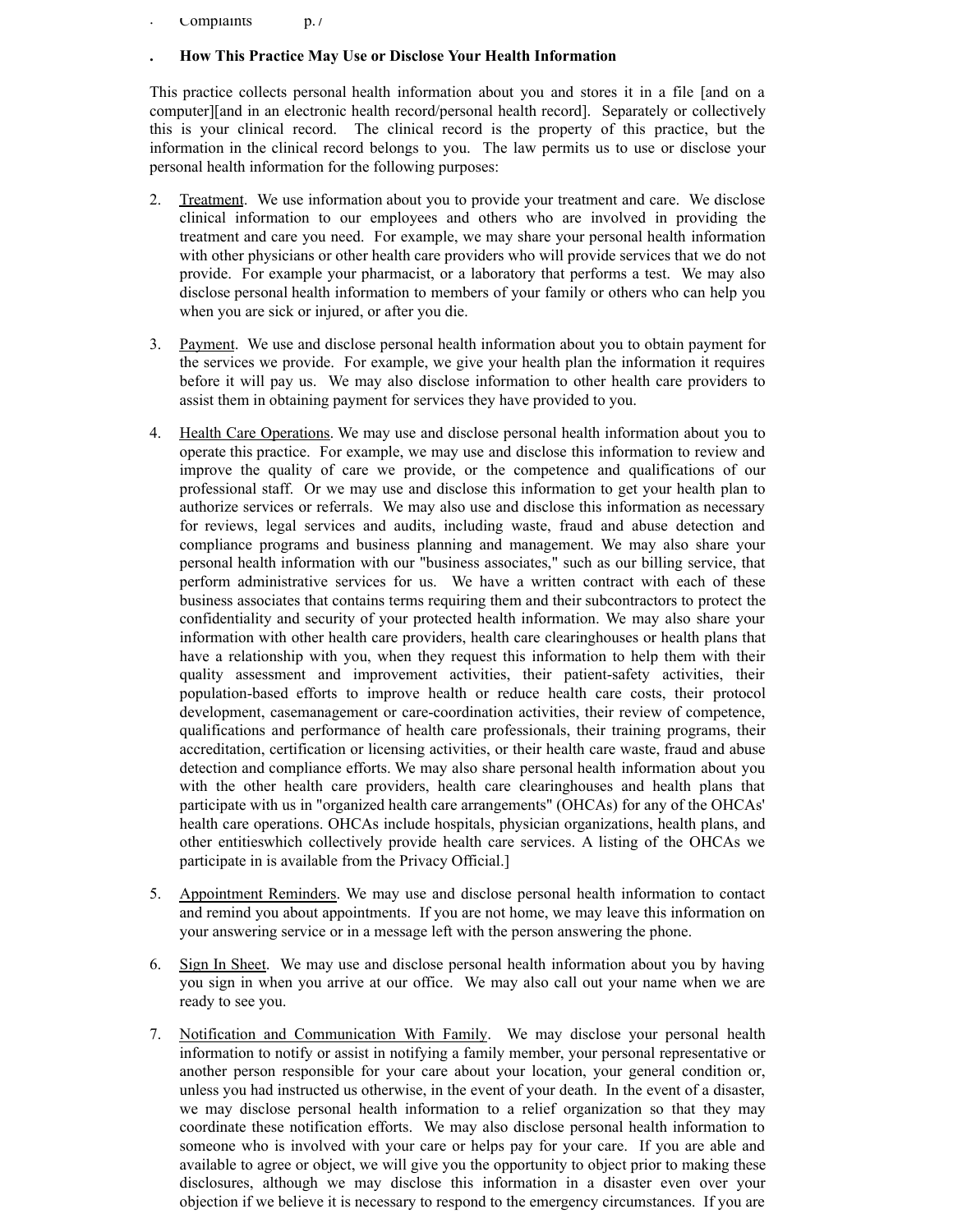available to agree or object, we will give you the opportunity to object prior to making these disclosures, although we may disclose this information in a disaster even over your objection if we believe it is necessary to respond to the emergency circumstances. If you are unable or unavailable to agree or object, our health professionals will use their best judgment in communication with your family and others.

someone who is involved with your care or helps pay for your care. If you are able and

- 8. Marketing. Provided we do not receive any payment for making these communications, we may contact you to give you information about products or services related to your treatment, case management or care coordination, or to direct or recommend other treatments, therapies, health care providers or settings of care that may be of interest to you. We may similarly describe products or services provided by this practice and tell you which health plans this practice participates in. We may also encourage you to maintain a healthy lifestyle and get recommended tests, participate in a disease management program, provide you with small gifts, tell you about government sponsored health programs or encourage you to purchase a product or service when we see you, for which we may be paid. Finally, we may receive compensation which covers our cost of reminding you to take and refill your medication, or otherwise communicate about a drug or biologic that is currently prescribed for you.We will not otherwise use or disclose your personal health information for marketing purposes or accept any payment for other marketing communications without your prior written authorization.The authorization will disclose whether we receive any compensation for any marketing activity you authorize, and we will stop any future marketing activity to the extent you revoke that authorization.
- Sale of Health Information. We will not sell your personal health information without your prior written authorization. The authorization will disclose that we will receive compensation for your personal health information if you authorize us to sell it, and we will stop any future sales of your personal health information to the extent that you revoke that authorization. 9.
- 10. Required by Law. As required by law, we will use and disclose your personal health information, but we will limit our use or disclosure to the relevant requirements of the law. When the law requires us to report abuse, neglect or domestic violence, or respond to judicial or administrative proceedings, or to law enforcement officials, we will further comply with the requirement set forth below concerning those activities.
- 11. Public Health. We may, and are sometimes required by law, to disclose your personal health information to public health authorities for purposes related to: preventing or controlling disease, injury or disability; reporting child, elder or dependent adult abuse or neglect; reporting domestic violence; reporting to the Food and Drug Administration problems with products and reactions to medications; and reporting disease or infection exposure. When we report suspected elder or dependent adult abuse or domestic violence, we will inform you or your personal representative promptly unless in our best professional judgment, we believe the notification would place you at risk of serious harm or would require informing a personal representative we believe is responsible for the abuse or harm.
- 12. Health Oversight Activities. We may, and are sometimes required by law, to disclose your personal health information to health oversight agencies during the course of audits, investigations, inspections, licensure and other proceedings, subject to the limitations imposed by law.
- We may, and are sometimes required by law, to disclose your personal health information in the course of any administrative or judicial proceeding to the extent expressly authorized by a court or administrative order. We may also disclose information about you in response to a subpoena, discovery request or other lawful process if reasonable efforts have been made to notify you of the request and you have not objected, or if your objections have been resolved by a court or administrative order. 13. Judicial and Administrative Proceedings.
- 14. Law Enforcement. We may, and are sometimes required by law, to disclose your personal health information to a law enforcement official for purposes such as identifying or locating a suspect, fugitive, material witness or missing person, complying with a court order, warrant, grand jury subpoena and other law enforcement purposes.
- 15. Coroners. We may, and are often required by law, to disclose your personal health information to coroners in connection with their investigations of deaths.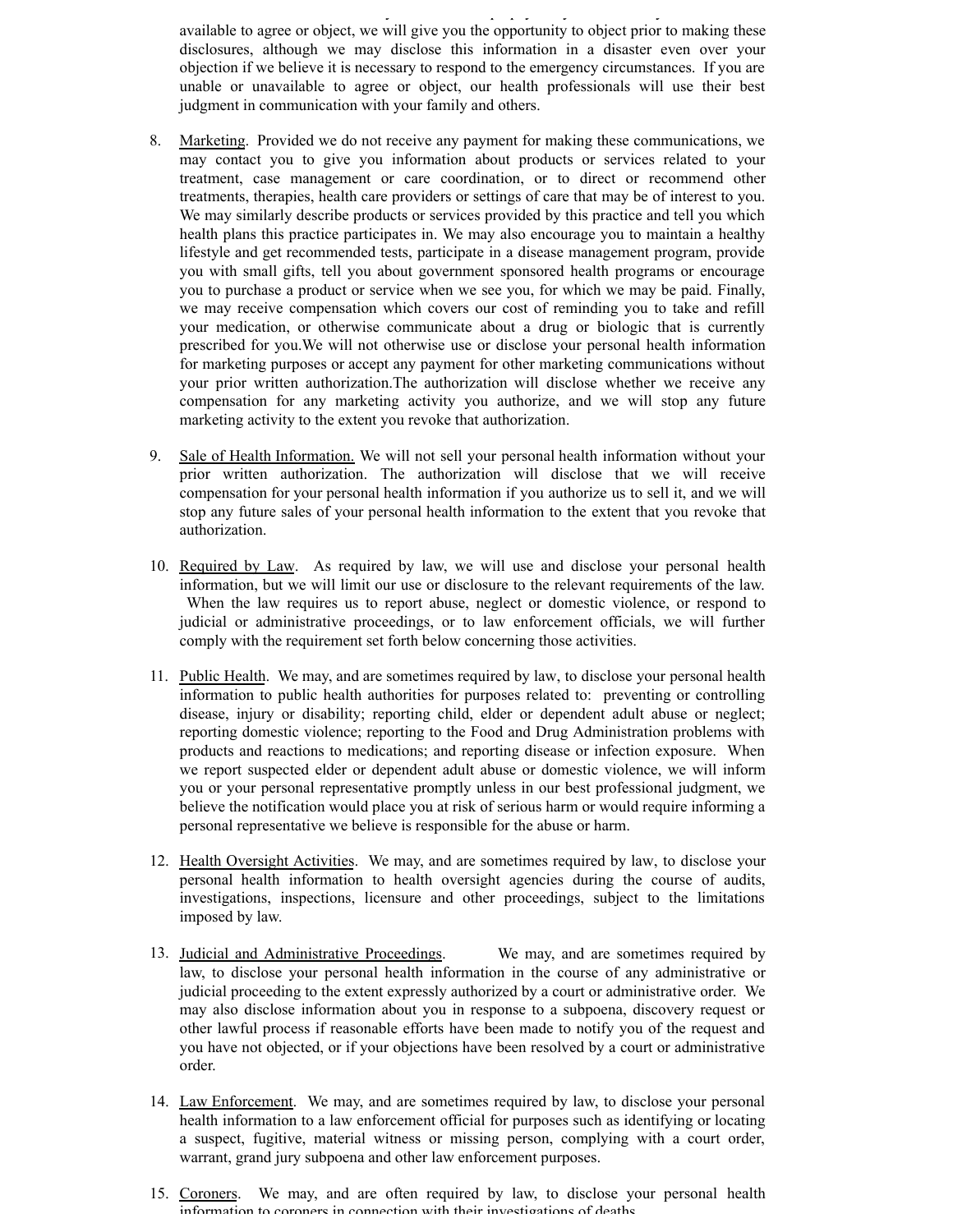warrant, grand jury subpoena and other law enforcement purposes.

- 15. Coroners. We may, and are often required by law, to disclose your personal health information to coroners in connection with their investigations of deaths.
- 16. Organ or Tissue Donation. We may disclose your personal health information to organizations involved in procuring, banking or transplanting organs and tissues.
- 17. Public Safety. We may, and are sometimes required by law, to disclose your personal health information to appropriate persons in order to prevent or lessen a serious and imminent threat to the health or safety of a particular person or the general public.
- 18. Specialized Government Functions. We may disclose your personal health information for military or national security purposes or to correctional institutions or law enforcement officers that have you in their lawful custody.
- 19. Workers' Compensation. We may disclose your personal health information as necessary to comply with workers' compensation laws. We are also required by law to report cases of occupational injury or occupational illness to the employer or workers' compensation insurer.
- 20. Change of Ownership. In the event that this practice is sold or merged with another organization, your personal health information/record will become the property of the new owner, although you will maintain the right to request that copies of your personal health information be transferred to another physician or practice.
- 21. Breach Notification. In the case of a breach of unsecured protected personal health information, we will notify you as required by law. If you have provided us with a current email address, we may use e-mail to communicate information related to the breach but no personal health information will be transmitted. In some circumstances our business associate may provide the notification. We may also provide notification by other methods as appropriate.
- 22. Psychotherapy Notes. We will not use or disclose your psychotherapy notes without your prior written authorization except for the following:1) use by the originator of the notes for your treatment, 2) for training our staff, students and other trainees, 3) to defend ourselves if you sue us or bring some other legal proceeding, 4) if the law requires us to disclose the information to you or the Secretary of HHS or for some other reason, 5) in response to health oversight activities concerning your psychotherapist, 6) to avert a serious and imminent threat to health or safety, or 7) to the coroner or medical examiner after you die. To the extent you revoke an authorization to use or disclose your psychotherapy notes, we will stop using or disclosing these notes.
- 23. Research. We may disclose your personal health information to researchers conducting research with respect to which your written authorization is not required as approved by an Institutional Review Board or privacy board, in compliance with governing law.
- 24. Fundraising. We may use or disclose your demographic information in order to contact you for our fundraising activities. For example, we may use the dates that you received treatment, the department of service, your treating physician, outcome information and health insurance status to identify individuals that may be interested in participating in fundraising activities. If you do not want to receive these materials, notify the Compliance/Privacy Officer listed at the top of this Notice of Privacy Practices and we will stop any further fundraising communications. Similarly, you should notify the Compliance/Privacy Officer if you decide you want to start receiving these solicitations again.

#### **When This Practice May Not Use or Disclose Your Health Information .**

Except as described in this Notice of Privacy Practices, this practice will, consistent with its legal obligations, not use or disclose personal health information which identifies you without your written authorization. If you do authorize this practice to use or disclose your personal health information for another purpose, you may revoke your authorization in writing at any time.

#### **Your Health Information Rights .**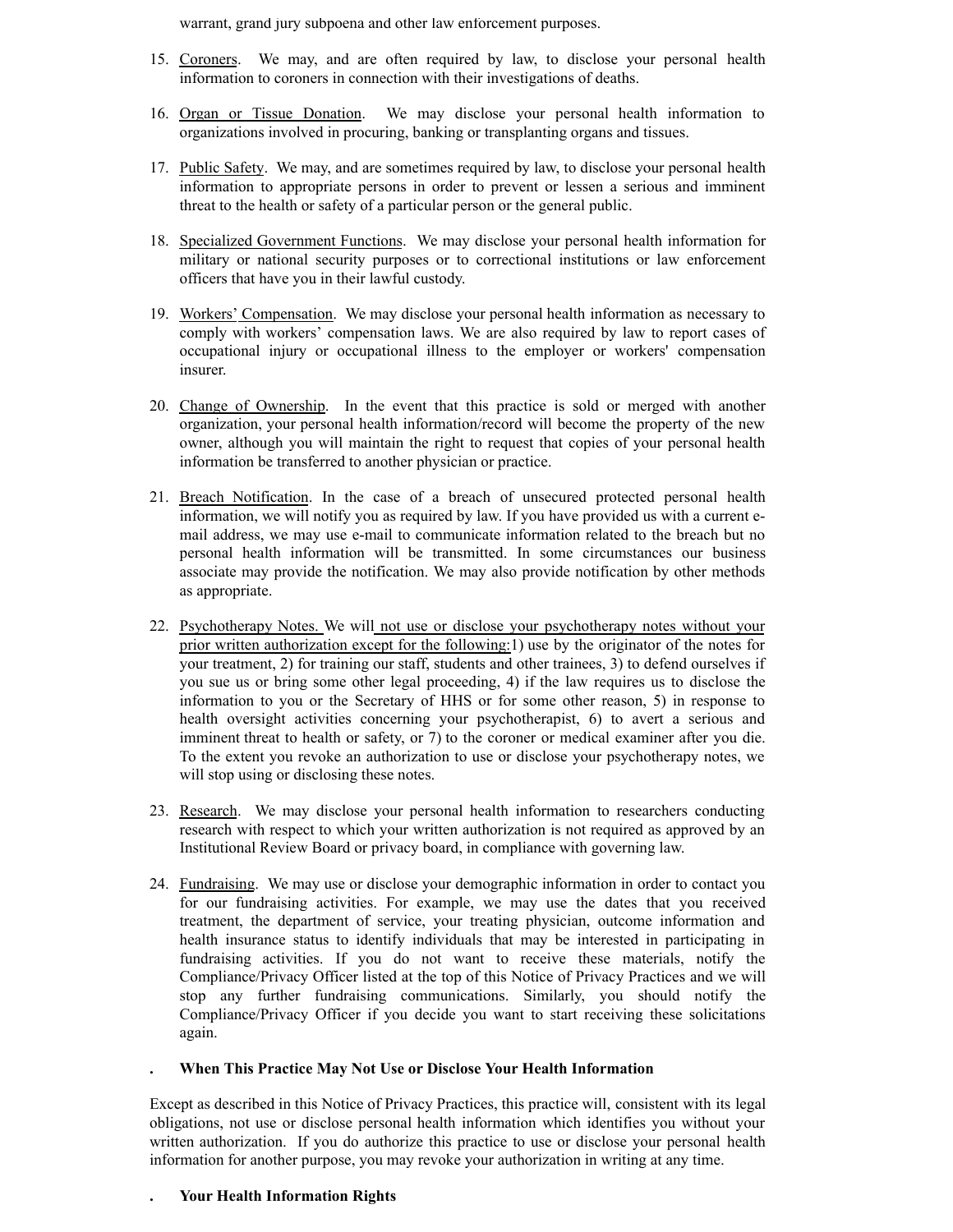information for another purpose, you may revoke your authorization in writing at any time.

## **Your Health Information Rights**

**.**

- Right to Request Special Privacy Protections. You have the right to request restrictions on certain uses and disclosures of your personal health information by a written request specifying what information you want to limit, and what limitations on our use or disclosure of that personal health information you wish to have imposed. If you tell us not to disclose personal health information to your commercial health plan concerning health care items or services for which you paid for in full out-of-pocket, we will abide by your request, unless we must disclose the personal health information for treatment or legal reasons. We reserve the right to accept or reject any other request, and will notify you of our decision. 1.
- Right to Request Confidential Communications. You have the right to request that you receive your personal health information in a specific way or at a specific location. For example, you may ask that we send personal health information to a particular e-mail account or to your work address. We will comply with all reasonable requests submitted in writing which specify how or where you wish to receive these communications. 2.
- Right to Inspect and Copy. You have the right to inspect and copy your personal health information, with limited exceptions. To access your personal health information, you must submit a written request detailing what personal health information you want access to, whether you want to inspect it or get a copy of it, and if you want a copy, your preferred form and format. We will provide copies in your requested form and format if it is readily producible, or we will provide you with an alternative format you find acceptable, or if we can't agree and we maintain the record in an electronic format, your choice of a readable electronic or hardcopy format. We will also send a copy to any other person you designate in writing. We will charge a reasonable fee which covers our costs for labor, supplies, postage, and if requested and agreed to in advance, the cost of preparing an explanation or summary. We may deny your request under limited circumstances. If we deny your request to access your child's records or the records of an incapacitated adult you are representing because we believe allowing access would be reasonably likely to cause substantial harm to the patient, you will have a right to appeal our decision. If we deny your request to access your psychotherapy notes, you will have the right to have them transferred to another mental health professional. 3.
- Right to Amend or Supplement. You have a right to request that we amend your personal health information that you believe is incorrect or incomplete. You must make a request to amend in writing, and include the reasons you believe the personal health information is inaccurate or incomplete. We are not required to change your personal health information, and will provide you with personal health information about this practice's denial and how you can disagree with the denial. We may deny your request if we do not have the personal health information, if we did not create the information (unless the person or entity that created the personal health information is no longer available to make the amendment), if you would not be permitted to inspect or copy the personal health information at issue, or if the personal health information is accurate and complete as is. If we deny your request, you may submit a written statement of your disagreement with that decision, and we may, in turn, prepare a written rebuttal. All personal health information related to any request to amend will be maintained and disclosed in conjunction with any subsequent disclosure of the disputed personal health information. 4.
- Right to an Accounting of Disclosures. You have a right to receive an accounting of disclosures of your personal health information made by this practice, except that this practice does not have to account for the disclosures provided to you or pursuant to your written authorization, or as described in paragraphs 1 (treatment), 2 (payment), 3 (health care operations), 6 (notification and communication with family) and 18 (specialized government functions) of Section A of this Notice of Privacy Practices or disclosures for purposes of research or public health which exclude direct patient identifiers, or which are incident to a use or disclosure otherwise permitted or authorized by law, or the disclosures to a health oversight agency or law enforcement official to the extent this practice has received notice from that agency or official that providing this accounting would be reasonably likely to impede their activities. 5.
- Right to a Paper or Electronic Copy of this Notice. You have a right to notice of our legal duties and privacy practices with respect to your personal health information, including a 6.